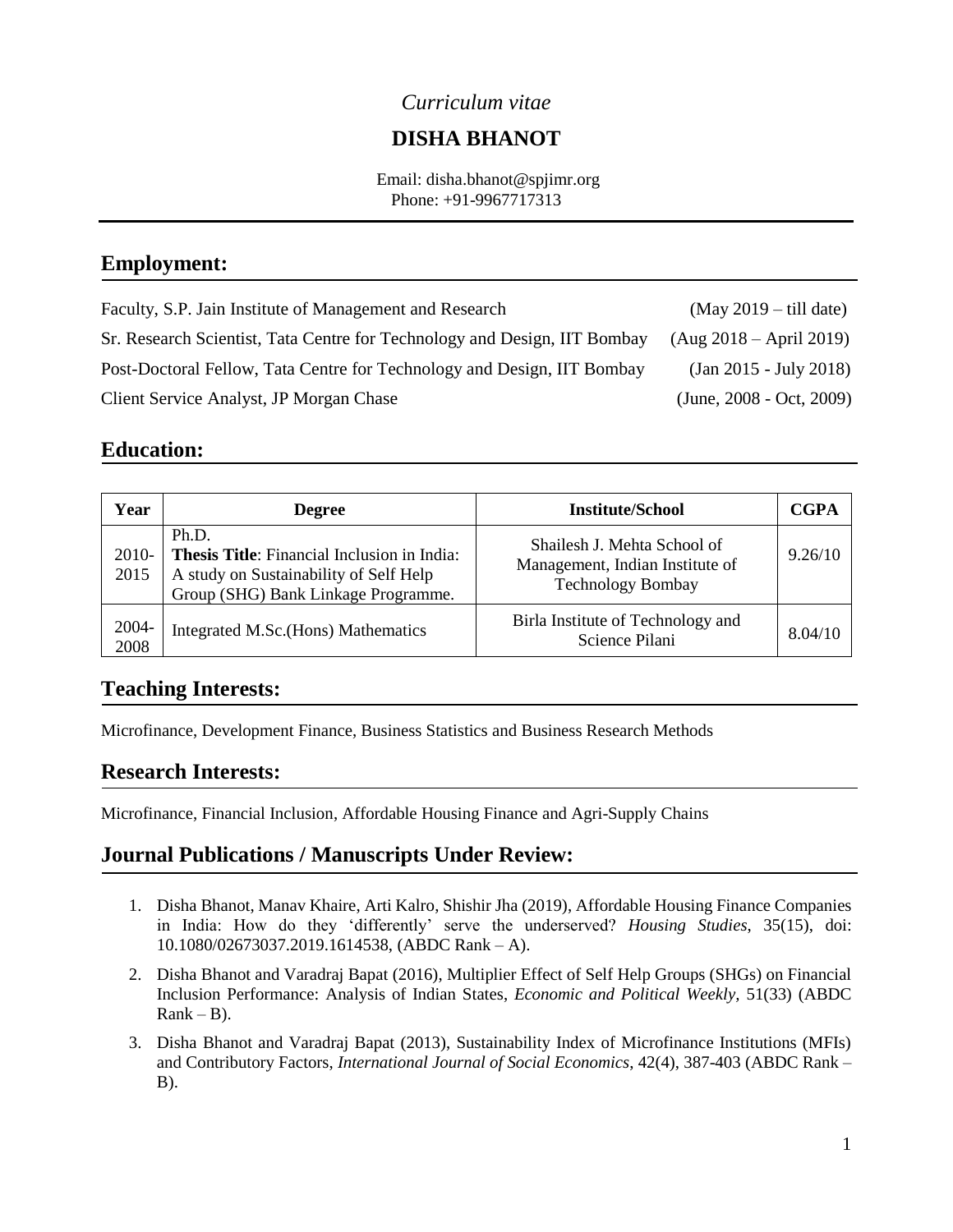- 4. Disha Bhanot, Varadraj Bapat and Sasadhar Bera (2012), Studying Financial Inclusion in North East India, *International Journal of Bank Marketing*, 30(6), 465-484 (ABDC Rank – B).
- 5. Disha Bhanot and Varadraj Bapat, Contributory factors towards Sustainability of Bank-Linked Self Help Groups (SHGs) in India. (Under Review with *Asia-Pacific Sustainable Development Journal*, ABDC Rank – B).
- 6. Disha Bhanot and Vinish Kathuria, Does nature of market influence Seasonality Pattern? Analysis of Tomato Markets of Maharashtra, India. (Under Review with *Economic and Political Weekly*, ABDC Rank - B)*.*

## **Working Papers:**

- 1. Disha Bhanot, Manav Khaire, Arti Kalro and Shishir Jha. Redefining Affordability in Low Cost Housing Finance Market: Lessons from Affordable Housing Finance Companies in India.
- 2. Disha Bhanot and Vinish Kathuria. Exploring Spatial Market Integration in Major Tomato Markets of Maharashtra.
- 3. Disha Bhanot and Vinish Kathuria. Do Institutional Innovations alleviate Distress Selling in Horticulture - A comparative analysis of Agri-Marketing Channels in Maharashtra.
- 4. Disha Bhanot and Varadraj Bapat. Framework for Sustainability Evaluation of Bank-Linked Self Help Groups in India.

# **Collaborative Project:**

• Collaborating with Prof. Vivek Farias and Ms. Deeksha (from MIT Sloan School of Management) on a research project on Developing a Credit Scoring Model for crops loans in India (Jan 2019 – Present).

#### **Conferences:**

- 1. Disha Bhanot and Vinish Kathuria (2018), Distress Selling and role of agriculture supply chain A study of horticulture crop in India, *Sustainability and Development Conference*, University of Michigan – Ann Arbor, USA, November 9-11, 2018.
- 2. Disha Bhanot and Vinish Kathuria (2017), Modelling Distress Sale in Agriculture: Evidence from India, *2017 Annual Meeting of the Decision Sciences Institute,* Washington DC, USA, November 18- 20, 2017.
- 3. Disha Bhanot, Manav Khaire, Shishir Jha and Arti Kalro (2016), Housing Finance Companies in India: Negotiating the last financial mile, *Sustainable Housing Conference 2016,* International Conference on Sustainable Housing Planning, Management and Usability, Green Lines Institute for Sustainable Development, Porto, Portugal, November 16-18, 2016.
- 4. Disha Bhanot and Vinish Kathuria (2016), Does inefficient agriculture supply chain cause distress sale? Learnings from the experience of Maharashtra, *International Conference on Agribusiness in Emerging Economies*, Institute of Rural Management (IRMA), January 6-7, 2016.
- 5. Disha Bhanot (2013), Operationalizing the triad of Sustainability of Self Help Groups in India, Paper presented at 7<sup>th</sup> Doctoral Colloquium at Indian Institute of Management (IIM), Ahmedabad, December 9-11, 2013.
- 6. Disha Bhanot, Varadraj Bapat, and Gautham Vassireddy (2013), Studying the perception of bankers towards frugal innovations for the unserved, *Innovation and Entrepreneurship for Inclusive and Sustainable Development*, Oxford, United Kingdom, August 29-30, 2013.